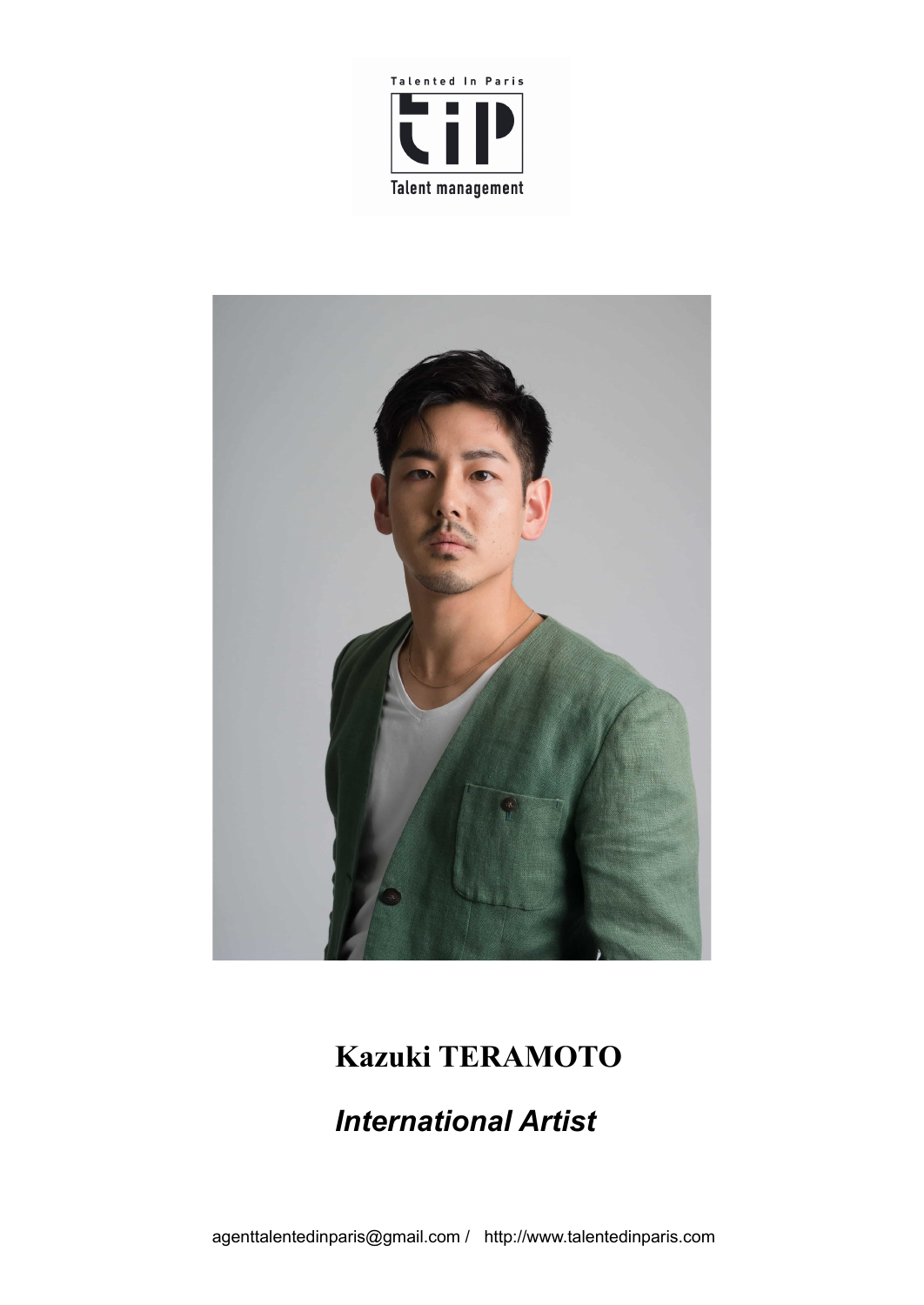

#### **Languages**

Japanese (Native) , English (Good), French (Good)

#### **Television**

**Sotai2** Tomoyuki Minagawa. TV Tokyo Drug dealer **Hibana** Shuichi Okita. Netflix Passerby **Wakaretara Sukina Hito** Toshiki Shimazaki. Tokai Television Okawa, factory worker **Tetsudo Sousakan 15** Toru Murakawa. Asahi Television Detective **Busaiku no Kamisama** Keigo Mihara. Fuji Television Delivery guy **Wakamonotachi 2014** Shigemichi Sugita. Fuji Television Stage actor

#### **Films**

**Dare to Stop Us** Kazuya Shiraishi. Wakamatsu Production Journalist **Our Huff and Puff Journey** Daigo Matsui. Spotted Productions Event staff **Sweet Pool Side** Daigo Matsui. Shochiku High school student **Daily Lives of high school boys** Daigo Matsui. Showgate Takeshi, a high school student

#### **Short films**

**Let's Have Dinner Tonight** Junta Yamaguchi. Europe Kikaku Tatsuhiko, an office worker

#### **Theater**

**Femmes de Kawabata** Sayori Okada. L'Espace Culturel Bertin Poirée Kikuji Mitani / Shimamura